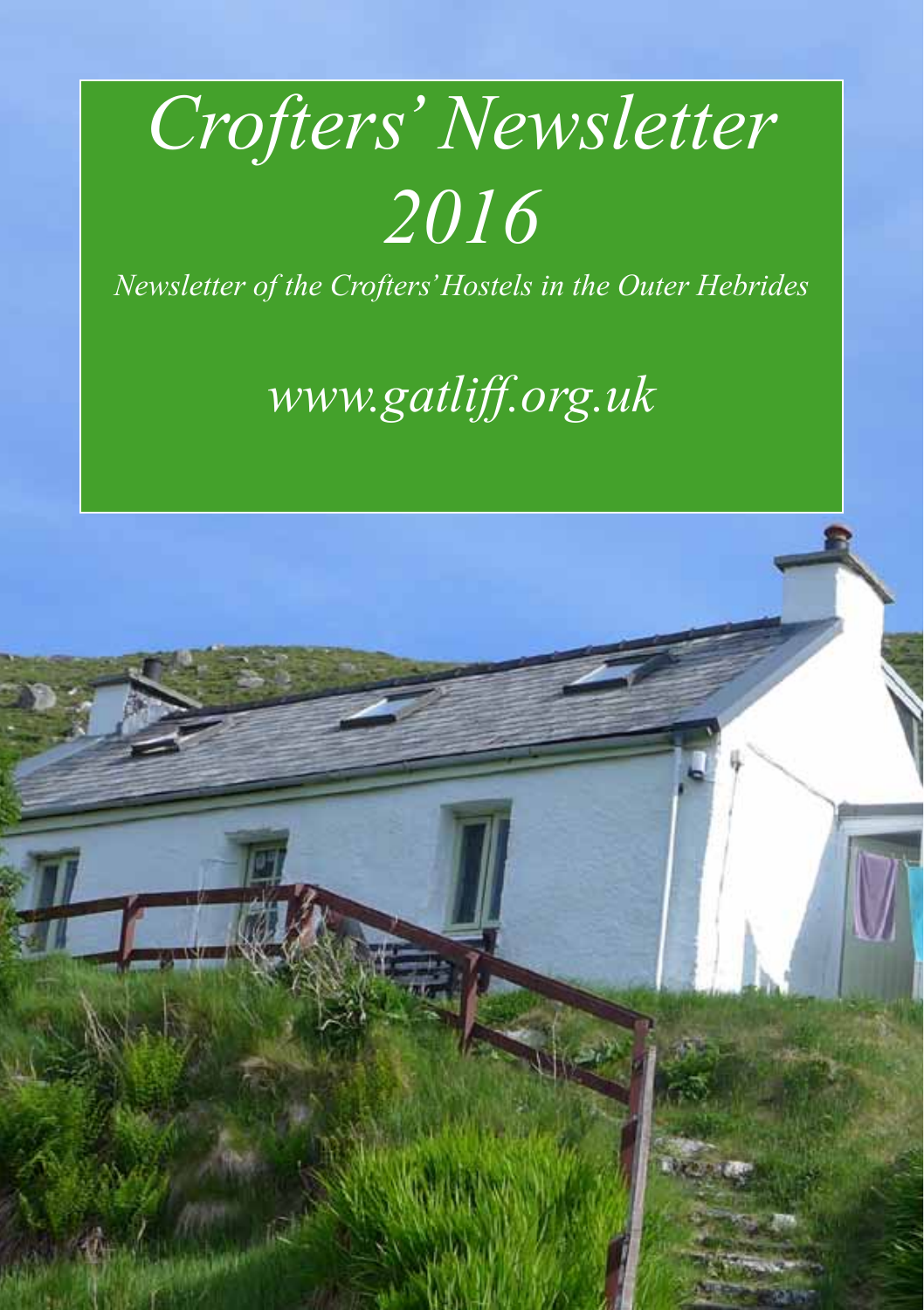

# **Newsletter of the Crofters' Hostels 2016**

This newsletter is for all who stayed at one of the Crofters' Hostels in 2015 and all who support the hostels. It is compiled from entries which hostellers left in the log books found at the hostel.

The Newsletter presents a look back on how hostellers enjoyed the hostels. This newsletter has appeared, in a variety of formats, every year since 1963, the year after the first hostel opened at Rhenigidale. Electronic copies of all our Crofters' Newsletters since the first in 1963 and all our Hebridean Hostellers newseltters since the first in 1984 can be found on our web site www.gatliff.org.uk

The Crofters' hostels are run the Gatliff Hebridean Hostels Trust in partnership with islanders.

| <b>Overnights</b> | 2008 | 2009 | 2010 | 2011 | 2012  | 2013 | 2014 | 2015 |
|-------------------|------|------|------|------|-------|------|------|------|
| Berneray          | 2147 | 2752 | 2562 | 2698 | 2039  | 1864 | 2146 | 2120 |
| Garenin           | 948  | 1598 | 1573 |      |       |      |      |      |
| Howmore           | 1595 | 2022 | 1765 | 760  | 1260  | 1076 | 1264 | 1236 |
| Rhenigidale       | 919  | 960  | 983  | 994  | 732   | 864  | 885  | 898  |
| <b>TOTAL</b>      | 5609 | 7332 | 6883 | 5452 | 403 I | 3804 | 4295 | 4254 |

# **Hostel Results for 2015**

Jo Burgess, Editor of the Crofters' Newsletter, like many, has never forgotten her first visit to the islands and wishes to keep in touch with the hostels. She writes:

I didn't get to Scotland in 2015, partly because I was looking forward to a long-awaited trip to New Zealand and Australia in March/April 2016. My holiday was amazing, the Scottish highlights being a trip to the Scottish shop and the Otago Settlers museum in Dunedin, my stay at Lanarch Castle, meeting other fans of Outlander and Runrig in various locations, meeting a chap on Doubtful Sound from Edinburgh who had his first climbing experience on Dartmoor, spending time with my friend Julie whose family went to Australia from the Isle of Coll in 1852, a visit with her to the memorial in Portland and a visit with my cousin to the Immigration museum in Melbourne. Neither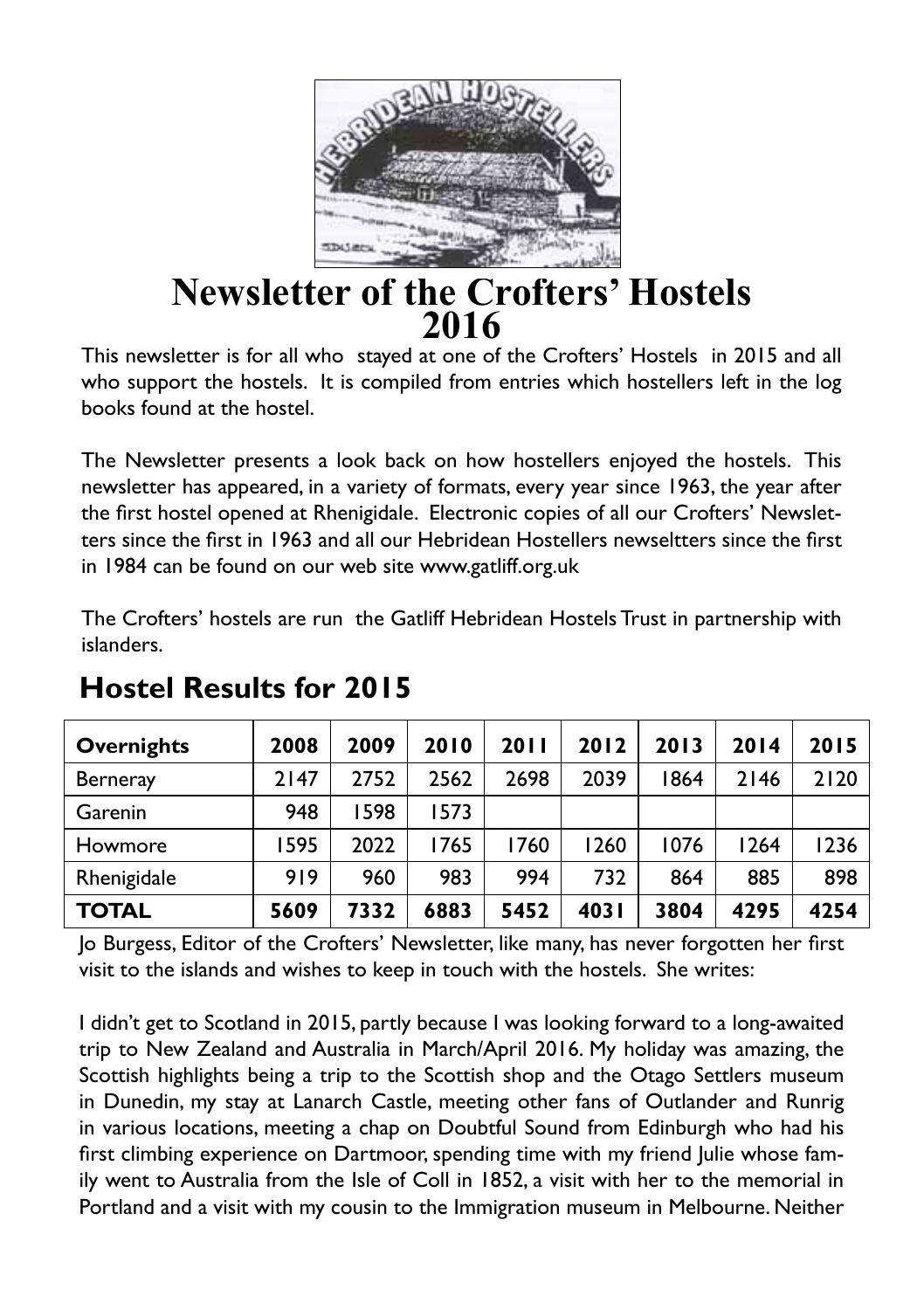were there any Runrig gigs in 2015; but with the release of 'The Story' early in 2016 and gigs in Birmingham and Bristol before I went off on my holiday and the 21st Hebridean Celtic Festival to look forward to on my return I had plenty of music to keep me going. I'll save memories of a fantastic week in the islands for my introduction to the 2017 **Newsletter** 

# **Rhenigidale**

John Joyce was here in March having arrived in Leverburgh in a blizzard and had a hazardous drive to Rhenigidale. He enjoyed a magical walk along the path the bottom of the zig zags the next day.

Thomas arrived by ferry from Skye and had a restful night in "nice and uncomplicated accommodation". At the end of March Eddie from Kendal arrived in a Gale Force 9 wind. At the start of April Finty aged 13 ran over the postman's path to Tarbert … and back. Katie from Staffordshire and others wrote that Kate was very welcoming and friendly.

Ros from Wales went on a Ranger leg Eagle Walk - there are Sea Eagles nesting at the bottom of Loch Seaforth. Less pleasant at the end of April was a blockage in the sewage system and as John from Kirkcudbright wrote – never put wet wipes or sanitary products down the toilet – the system cannot cope with them.

In May conditions were perfect for walking – Owen from Staffordshire saw deer, arctic

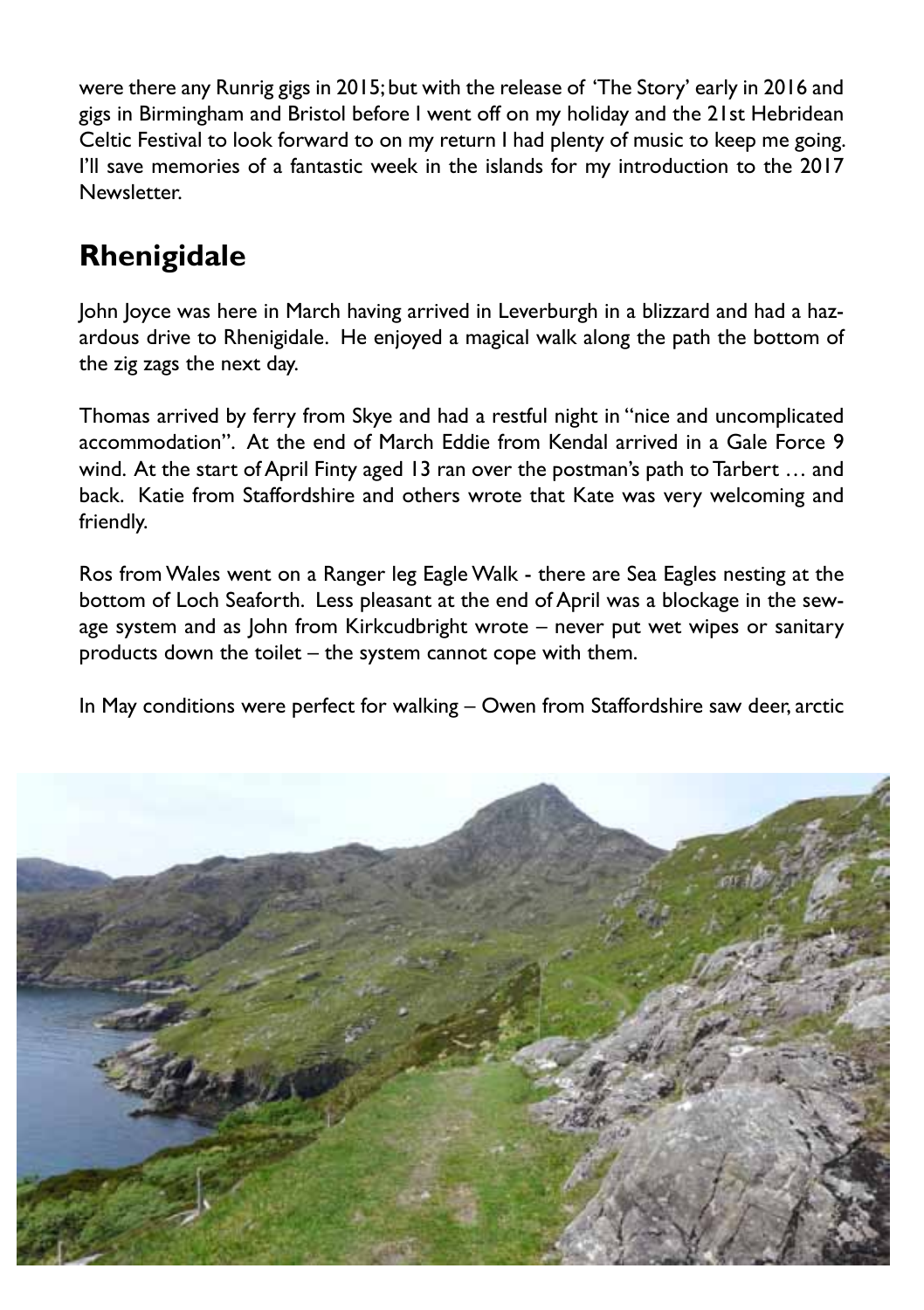hares and Golden Eagles on and above Toddun. Jill was on a return trip and pleaded with hostellers to clean up after themselves.

Ramona from Berlin loved the simplicity of the place as did Ruth from London. Andrew walked the coastal path to Mollingeanis and got up Toddun disturbing a mountain hare on the way down and say an otter on the shore.

Navy pals from Devon, London, the Lakes, Edinburgh and Hull were here in June as well as Halina and Tomek from Poland. A camper from Aberdeenshire/Brussels enjoyed a night and wrote "Moran taing a-huile ann an Rhenigeadal" before heading off to the hills of Harris. Debbie and Simon from Derbyshire enjoyed the scenery and a pair of eagles playing in the wind above the bay in August.

Visitors praised the facilities, the place and Kate throughout the Autumn but no one wrote in the book over Christmas or New Year.

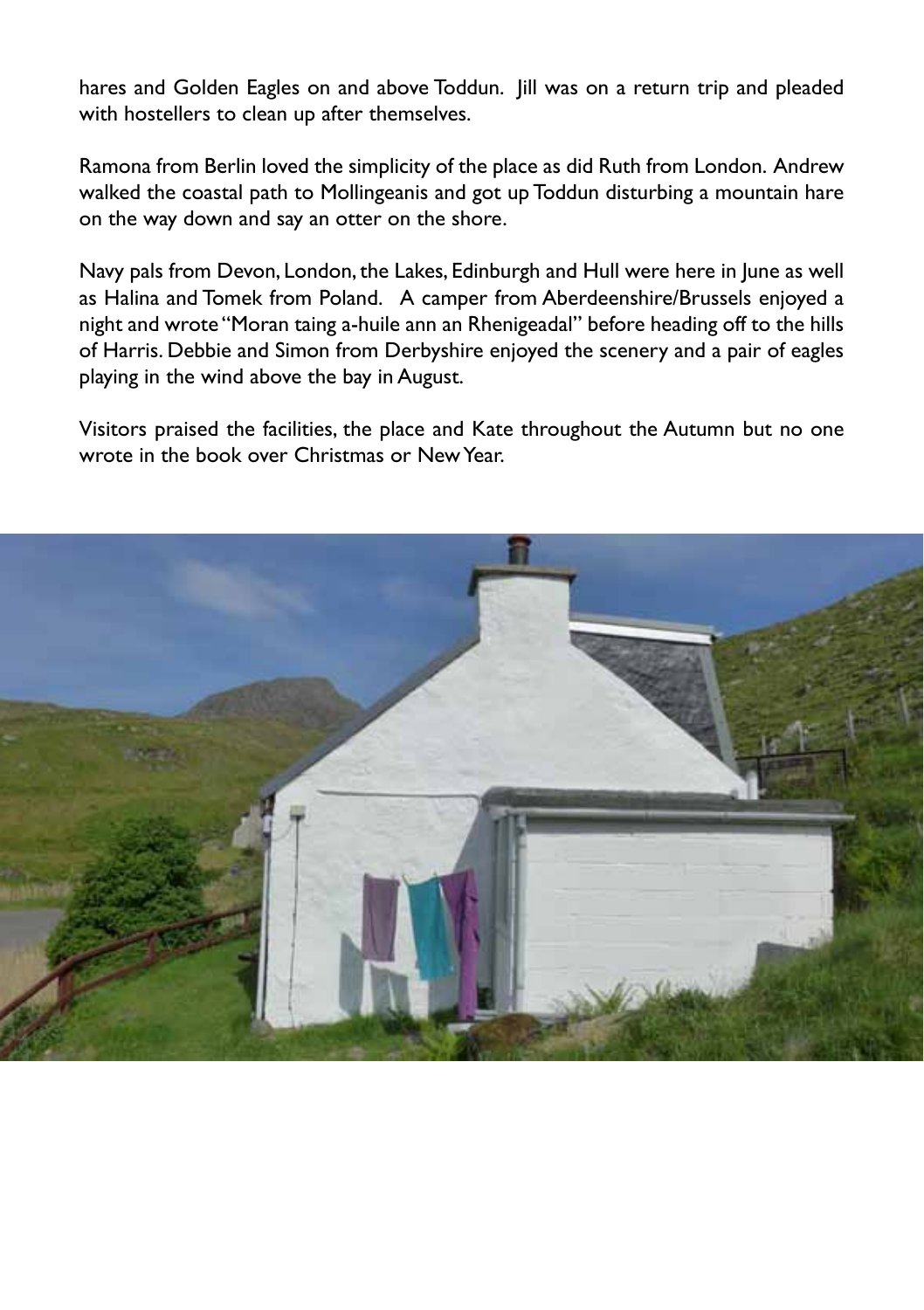# **Berneray**

In February an unknown hosteller wrote the following – "Some regard the date Friday 13th as one not to look forward to but for me this turned out to be one to remember with immense pleasure! After a few days of typical stormy February weather, the late afternoon and evening saw an immense calm. At last Macleod's Tables could be viewed clearly across the water from the hostel and the whole was bathed in warm pinks, purples and oranges as the sun sank into the west. I found myself on my own that day so the building and surrounds were exceptionally quiet. After a hard day's painting starting very early as usual I was getting together my tea – just a simple one of fish, eggs and lentil dahl. After a good day I was enjoying the peace and stillness so pottered about the kitchen area, occasionally enjoying the bonus of a view after a week of mists and drizzle. So…. dahl heated up in the pan and eggs sizzling in the pan, just needed to collect a fork from the cutlery trays in the front of the window. Bottles were ranked several rows deep by the recycling bin, as the usual glass depository was overflowing from the remnants of a previous weekend, so I needed to lean forward quite sharply to select my implement."

"My face therefore was quite close to the window pane, when an animal jumped up on to the sill and I found myself face to face with a sea otter – my first sighting of one and what a magnificent sight, every hair of its bristly shaggy coat lit up in the evening sun! Our noses must have been just inches apart and I don't know which was the more startled, the otter or I!!!"

"Seconds later it had turned round and started trotting back down the beach and although I immediately grabbed my camera and dashed for the door I was not able to capture an image apart from a fuzzy black blob which I was only able to make out in a poor photograph because I knew where to look. Maybe a painting one day…?"

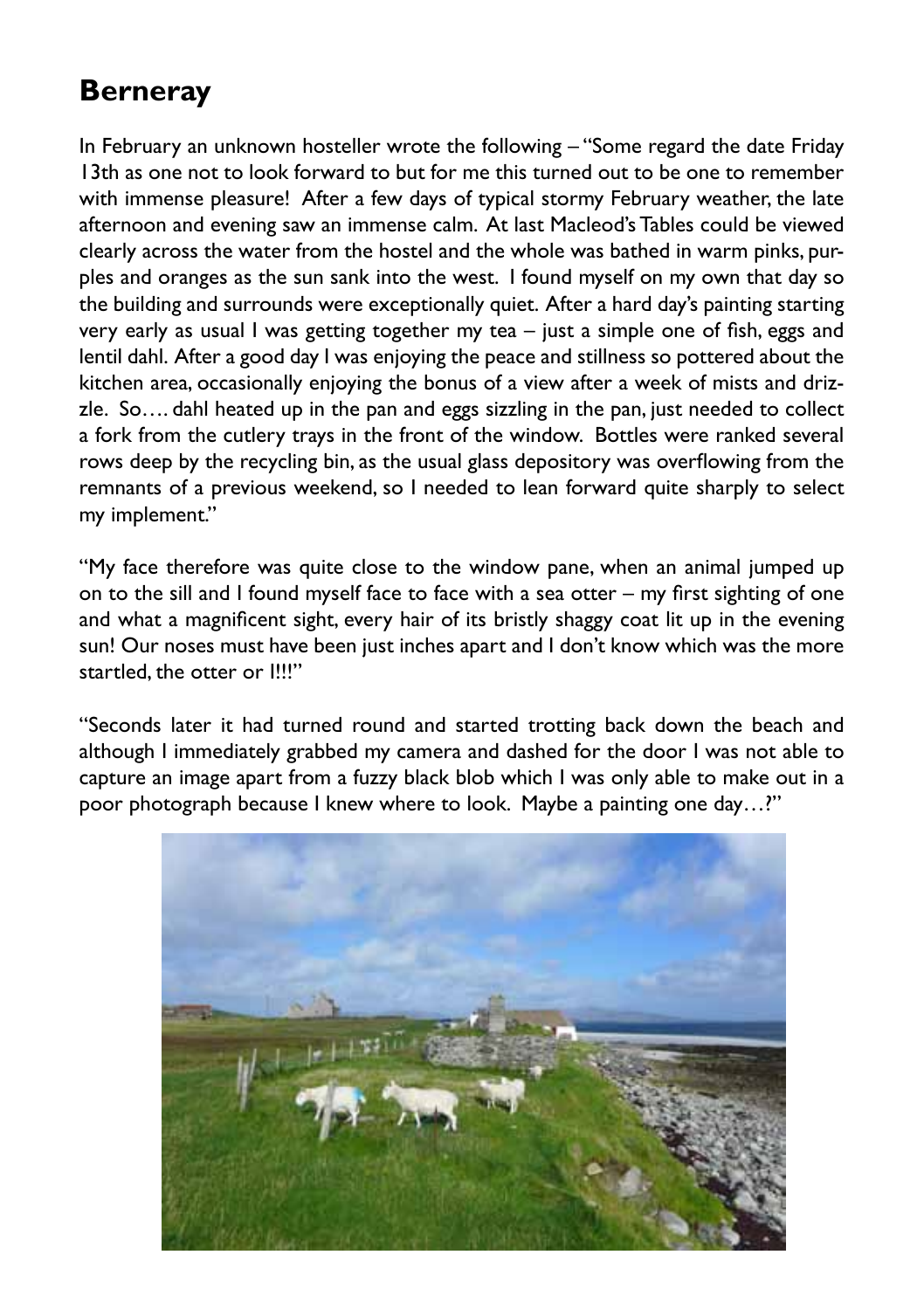In March there was lots of whisky and according to Iorek Birnisson from Svalbard he caught an otter and had it with chips – tasty!! Stuart didn't see an otter in April but later in April Rose saw one swim by and the Northern Lights.

Alison went away in May replenished, invigorated and inspired – she wrote "food for the soul" (that is always how I feel after time in the islands  $-$  |o). Pam and Frank from Wales arrived to a feeding frenzy of Gannets and at 5.00am enjoyed a seal popping up to have a nosey at the hostel.

In June Andrew described a reunion of various people who had met that week at other hostels – a sharing of food and exploring and an Australian described it as a fabulous place and hostel.

Jemma and Bonnie the dog wrote :-

*Some sun today Across the Harris bay All the world is okay As we say Thankyou Berneray All loved our stay*

The Navy lot (who also visited Rhenigidale) enjoyed excellent whisky, otters, seals, birds and a fantastic sea swim on the west beach.

In July Darren from Canada cycled here from Vatersay and in August Elizabeth and Philip from

Cumbria were back enjoying the company of a mix of nationalities and some lovely music.

In September Colin from Inverness arrived having had a night and morning of midgy hell camping Loch Skipport and lamented what appears to be a longer season for "these beasties" – wondering whether global warming had anything to do with it.

In October John from Essex wrote that it was a lovely and special place which somehow gets into your bones and your soul.

JP Massingham here in December quoted Gavin Maxwell – "whatever joy nature gives to you, give back to nature." In December visitors praised the refurbishments and in January Barra from USA enjoyed the views but found the hostel very different to descriptions by her parents when they came 20 years ago.

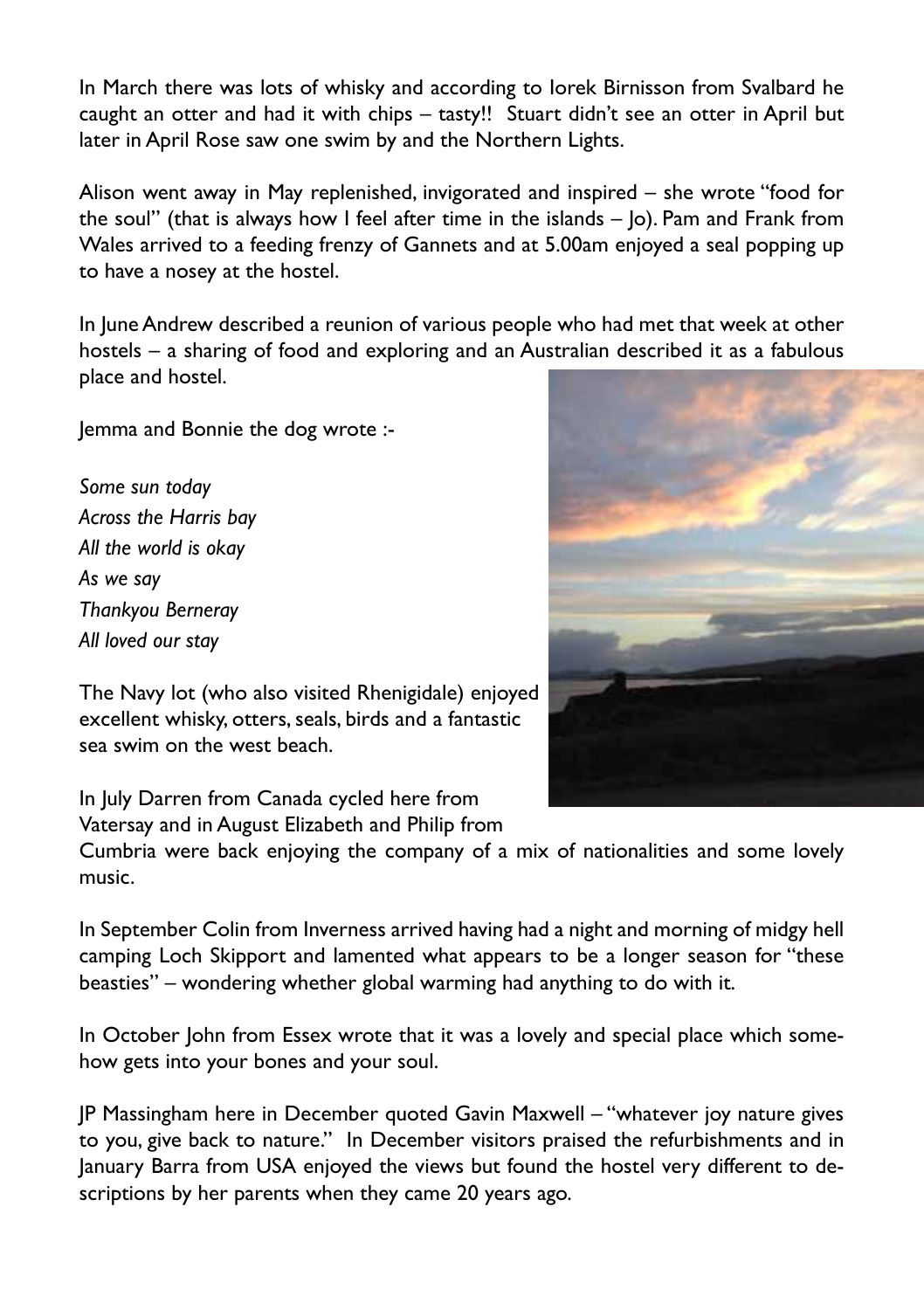#### **Howmore**

Mike wrote "what a makeover, thought I had gone into an Edinburgh Hostel by mistake". In March Jonas the German cyclist was on a mega trip in 110 mph winds. Not quite as energetic were Pat and Loki in their Bongo but nonetheless "my night here was bliss with a shower and fire". Later in March Jo and Finty were here riding out the storm.

Finty (aged 13) wrote –

*Through the wind, rain and hail Through all the bad weather that did prevail Us cyclists are tough But we'd had enough Yet we persevered, our determined souls To reach our landmark goals Slowly yet surely we trundled along We were at Howmore before very long So now here I am in the hostel grounds The furious winds are the only sounds So now we sit eating porridge at Howmore As the wind comes rattling through the door I do wish the wind would stop And then we can do our island hop!*

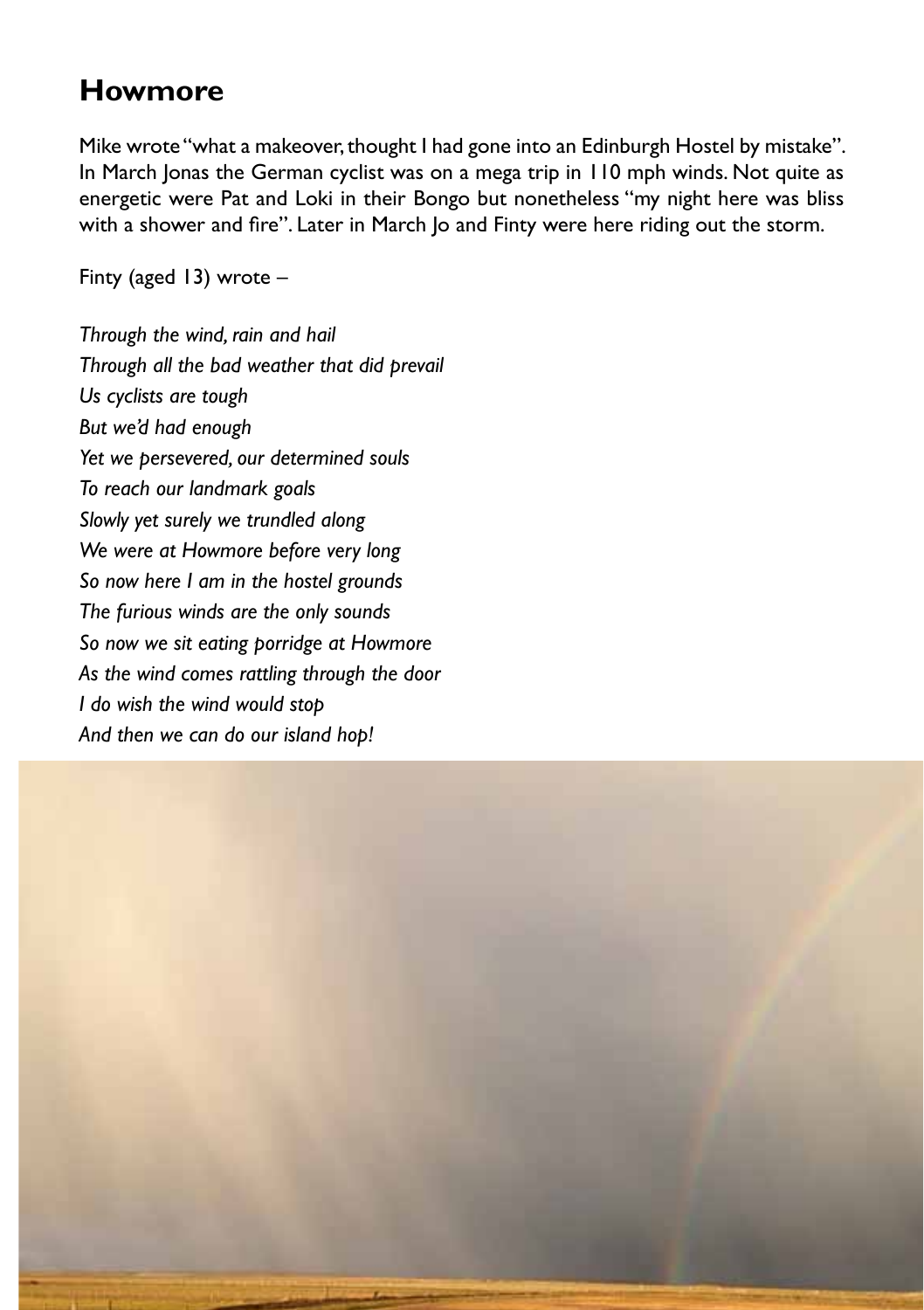More cyclists passed through heading north in April in sun, snow, hail, rain in quick succession including Danielle and Tom from Glasgow. Jenny from Australia enjoyed a three day stay and like others made new friends while at the hostel.

Jane and Martin were back in April and enjoyed a banjo ceilidh. Pam and Frank from Wales set off early in sunshine for Hecla after a very starry night in May. Elaine found it very cosy after 3 very cold nights in her tent and experienced one or two problems with smoke being blown down the chimney in the strong wind. Kate left a lovely drawing and dreamed of a hot tub!! Frank from Germany wrote in German (my failed O level is a long time ago but I do remember "Danke" - Jo).

In June the hostel was busy when the Glasgow Garden Walks (mature group!!) descended and enjoyed scintillating crosscountry conversation. Ingrid from Belgium was part of that conversation and wrote that following the advice from Brian of the group, she would be singing to the seals!

Four guys from the Rough Stuff Fellowship were here for refreshment – (my Dad would be pleased as he used to be part of that  $\text{group} - \text{lo}$ ).



 Sarah and Dan were back from Llanfarfechan enjoying some kayaking and wild camping and heard the corncrakes and drumming snipe. They were thanked by Margaret who they gave some food but she was most pleased to finally see an otter.

Noel was here after 50 years with memories of Mrs Catherine McSween (Betty's mother) and after so many years was reassured to still find this refuge – one of the finest spots on earth. Charlotte and Hugh also took refuge from the 'summer weather' and enjoyed cake provided by Betty.

In July Laura and Matt were heading north on their tandem – very pleased to be here and very impressed with the renovations since their last visit. Archie (4) and Tansy were also cycling and Archie loved it.

Into August the weather hadn't improved much and Tania and Ollie heading south enjoyed the conversation and walks on the beach and felt cosy as it rained and blew outside. Mick was heading south after the Heb Celt and shared laughs and good times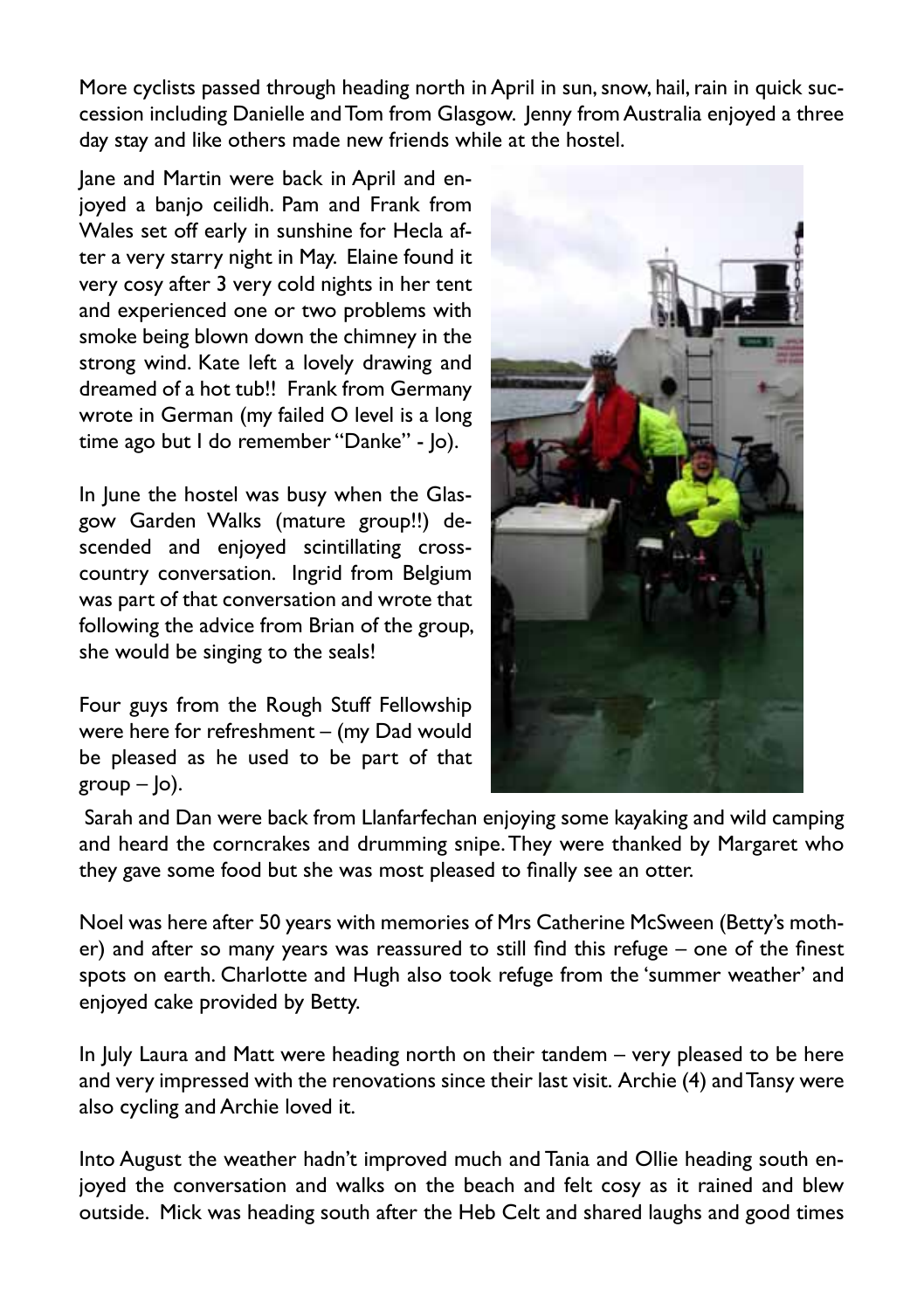with fellow travellers and having stayed an extra night got up Bheinn Mhor where it was very windy but with good views.

Elizabeth and Philip were here again at the end of August and praised all the work carried out and met folk from a range of countries. Liam and Dan from Glasgow praised the warm and friendly hostel with great facilities in beautiful surroundings and the kindness and warmth of strangers and Betty's wardenship.

Joyce and Bill enjoyed Rachel's birthday prosecco and Brian and Johanna found the place clean and well cared for. John the Barman left a poem –

*From this shelter in the storm You will find your own path Untrodden but waiting Into the hills, Where paths Are overgrown with poems And you will be lost Among strange wild plants And hear songs.*



He enjoyed the Bettina Selby (which it transpired had been left by Francis Passey who was here in November on a work party doing much needed work).

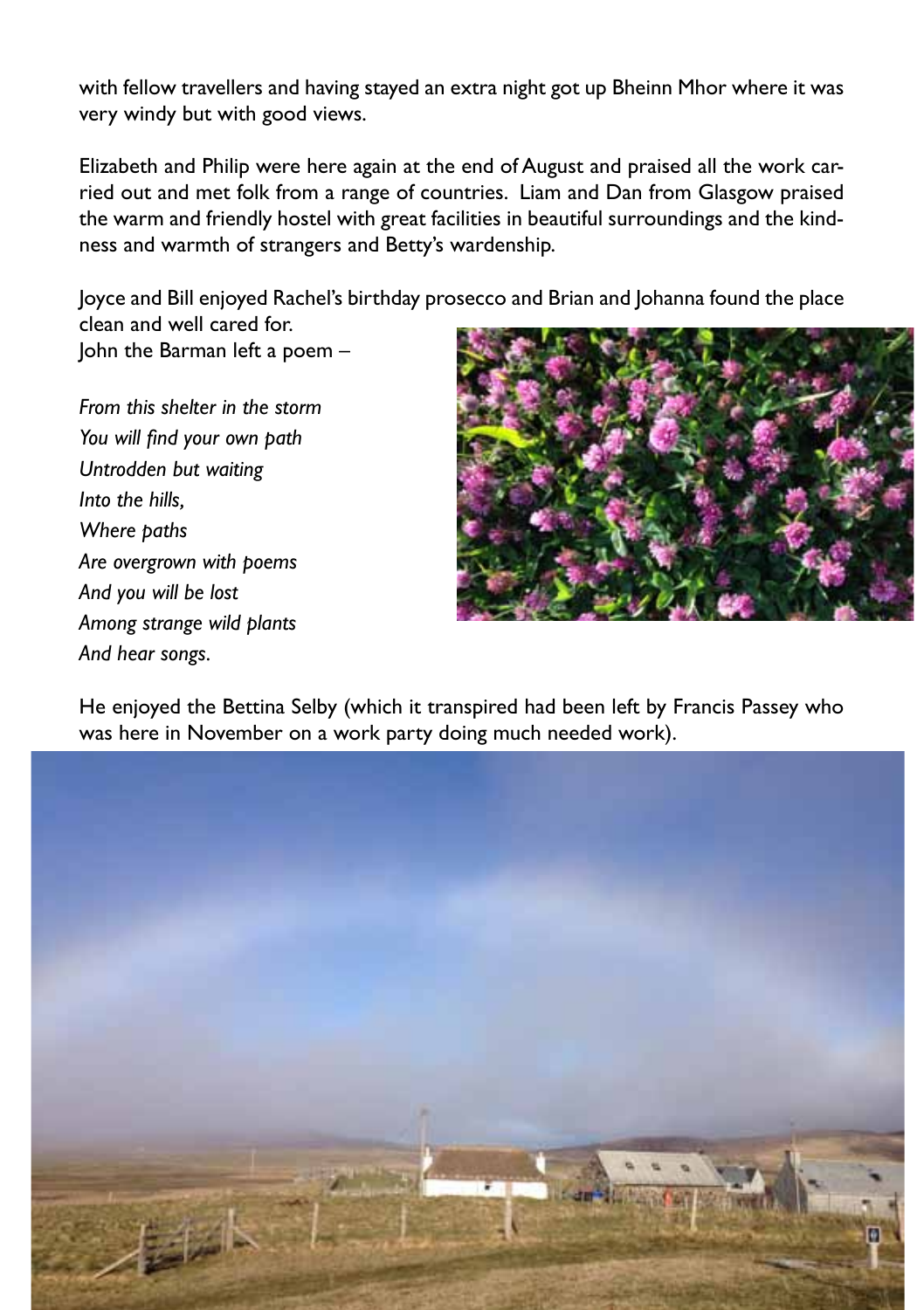# **The Gatliff Hebridean Hostels Trust in 2015**

#### **Trustees**

Peter Clarke (Chairman) Matthew Bruce (retired 17th February 2015) Stuart Colley (appointed 24th October 2015) John Humphries (Editor Hebridean Hostellers) Philip Lawson MBE (Treasurer) John Joyce (Work Pary Organiser) Julian Paren (Company Secretary) David Edward Matthews (Hostel enquiries)

**The Gatliff Hebridean Hostels Trust** is dedicated to running Berneray (21 beds), Howmore (16 beds) and Rhenigidale (12 beds) hostels, in partnership with islanders, to a sound basic standard. Its goal is to provide hostellers, including young people of limited means, with the opportunity to stay a while to get to know, and maybe come to love, the unique culture and natural environment of the islands. (We are part of the Scottish Youth Hostels Association (SYHA) family.)

# **A Year of Consolidation**

2015 was a year of consolidation, with hostel numbers steady and the Howmore Appeal moving towards its target. This allowed work to continue at Howmore while the makeover of the Berneray Common Room greatly improved facilities available to hostellers. The replacement of all the beds and bedding during the year also delivered better comfort to hostellers, although one or two have said that they liked the old beds better! Rhenigidale was not forgotten, although we have found it harder to get contractors to do work at the hostel. However, a new local resident in the village has promised to give help when his own work permits.

On the administrative side we made steady progress towards drawing up the first draft of a five year rolling business plan. This was an engaging experience since it brought a review of aspects of our operation. As part of this process Trustees made a tour of the hostels in September. This was a new venture for us but was so successful that it will be repeated. Trustees were able to meet wardens formally and informally, talk to hostellers and experience all of the hostels, including the new beds.

More cyclists continued to be in evidence at the hostels, thanks to the publicity being generated by the new Hebridean Way cycle route. I was pleased to hear from cyclists that as long as they avoid the morning and evening 'rush hours' when islanders make their way to and from work, they found cycling conditions good. We encourage all cyclists to use our hostels and, as one of our medium term objectives, we plan to improve facilities for cyclists. The Hebridean islands need to savoured rather than rather rushed so we hope cyclists, and indeed all our hostellers, will linger a while.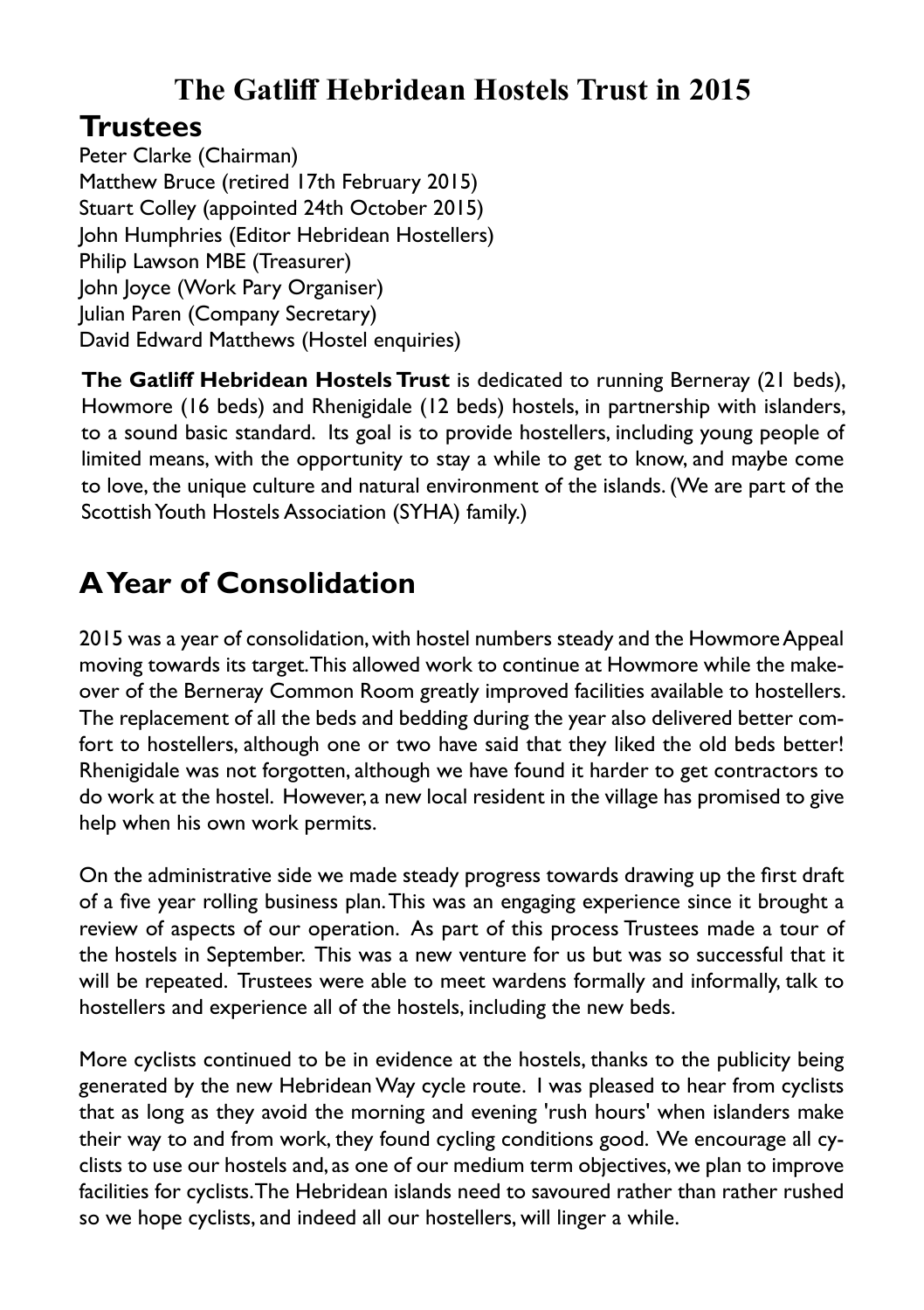### **Berneray**

In the autumn the Common Room was given a make-over and a new floor was installed. The kitchen now has a new 11-hob gas cooker and stainless steel surfaces similar to that installed at Howmore. We improved road signage to the hostel to help people find the hostel especially if they arrive late.

#### **Howmore**

The kitchen area at Howmore was totally upgraded and other improvements made.

In the Spring the outside of the thatched building was bleached and one coat of paint applied to the kitchen but still other bits needed doing. Since the weather was good, painting took priority. There were still snagging to be sorted in the common room and kitchen. A breakfast bar was now in place. The crockery was now on stainless steel shelves and all was more hygienic and very practical.

# **We closed the Howmore Appeal**

We were able to close the Howmore Appeal early in 2016 because it had reached its target. By the end of 2015 the appeal had attracted £42,008.30 and we had spent £33,706.11. Going into 2016 this left an unspent balance in the Howmore Fund of £8,792.96.

The corrugated roof of the common room block began to show its age, springing a number of leaks. It was decided to replace it with a new, lighter, material. We also needed to replace the five roof lights with new units. Because this work was urgent we did not have time to refresh the appeal we met the shortfall from the Trust's general fund. We are grateful to Andy Clark, of Sheffield, who donated £1000 to the Howmore Appeal in the spring of 2016 in memory of his late father, Ronald.

The Trust thank all its members, donors and supporters for their generosity.

# **Rhenigidale**

The skews installed in 2014 improved conditions in the kitchen. A local resident, new to the village, was helping Kate with odd jobs. He also given us some fence posts to keep our footpath secure.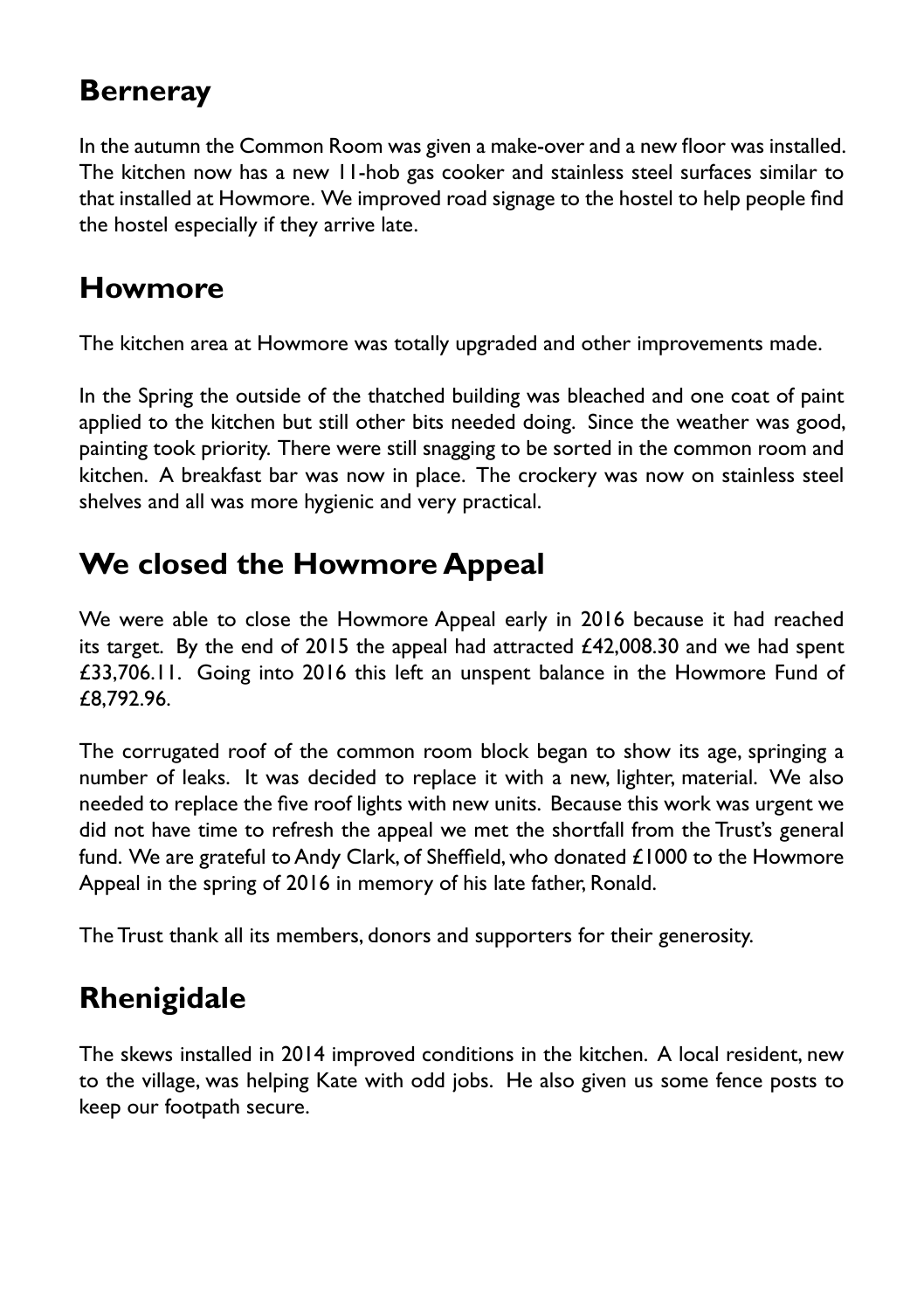#### **Volunteers**

The Trustees are very grateful to the many volunteers who give their time to help with the administration and operation of the charity and/or the maintenance of the properties. All Trustees are volunteers who offer their time, talents and skills to the organisation freely. There is plenty to do, so if you would like to help, please get in touch.

The volunteer effort is a vital ingredient in maintaining the unique atmosphere (the 'Gatliff difference') at our hostels. It keeps our overheads and overnight charges down. We are looking for volunteers with drive, time and skills to take ownership of specific projects.

The volunteering opportunities we offer do not all entail doing physical labour at the hostels. There is plenty to do behind the scenes which can be done from member's own homes.

All you need is a knowledge of & commitment to the hostels. Whilst it is essential for volunteers to work on their own initiative, it is equally essential that they work within the agreed priorities, policies and budgets set by the Trust. The Trust cannot ask volunteers to carry out electrical, plumbing or gas work at the hostels. These tasks have to be carried out by tradesmen with professional accreditation.

Examples of tasks which volunteers could carry out: making sure posters are up on local notice boards, or in their school, college or workplace; maintaining address lists; running a fund raising appeal; stuffing envelopes; scanning historical material; improving the displays at hostels giving information about local walks, historical sites or scenic views.

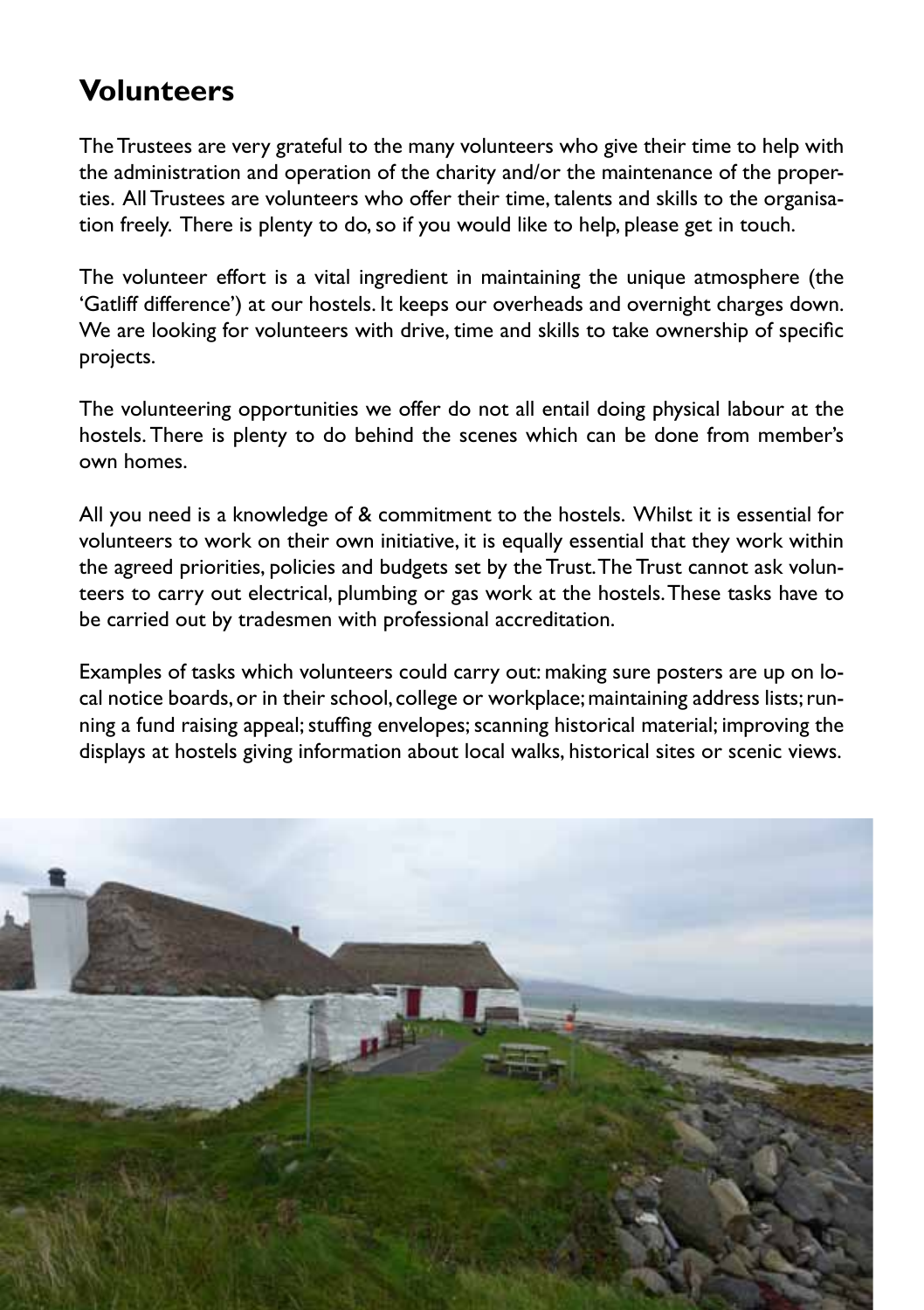These unique hostels with their memorable locations, good facilities and free and easy atmosphere are worth supporting.

Please consider donating to the Trust by annual standing order, joining the Trust; getting involved, joining a work party or taking on a task on behalf of the Trust.

#### **What is required of Trustees?**

All the Trustees are volunteers. They receive basic travel expenses & receive reimbursement of their hostel overnights, if on Trust business. As we employ no paid staff all the decisions taken by the Trust have to be carried out by the Trustees.

We need new trustees to maintain the continuity of our operations, to run projects at the hostels and seek new opportunities. Full details of the operation of the hostels are provided to Trustees.

Trustees have to visit the islands and stay at the hostels as they are the ultimate guarantors of the quality of hosteller's experiences at the hostels. They must also attend meetings and play an active role in the work of the Trust. This can be time consuming but it is a hugely enjoyable. It is a privilege to be involved with the hostels and to have the opportunity to continue the work of theTrust. It is always a pleasure to meet hostellers and to read, with pride, the many appreciative messages left in the hostel house books.

New Trustees are supported by the existing Trustees to fully understand their role and responsibilities. Being a Trustee is a rewarding experience and can be useful in one's career. Many companies applaud staff who are involved in charitable work, especially with organisations such as the Gatliff Hebridean Hostels Trust which encourages self reliance, initiative and a sense of adventure in young people.

If you think you can help us at Trust level, it is always possible to come along to a meeting. to have a taste of the 'behind the scenes' work the Trustees carry out.

The essence of all we do is to keep things simple. We have two meetings a year and use telephone conference calls if the need arises.

Both Rhenigidale and Howmore have been open for over 50 years. If you love the Gatliff hostels and want to see them continue for another 50 years why not think about becoming a Trustee.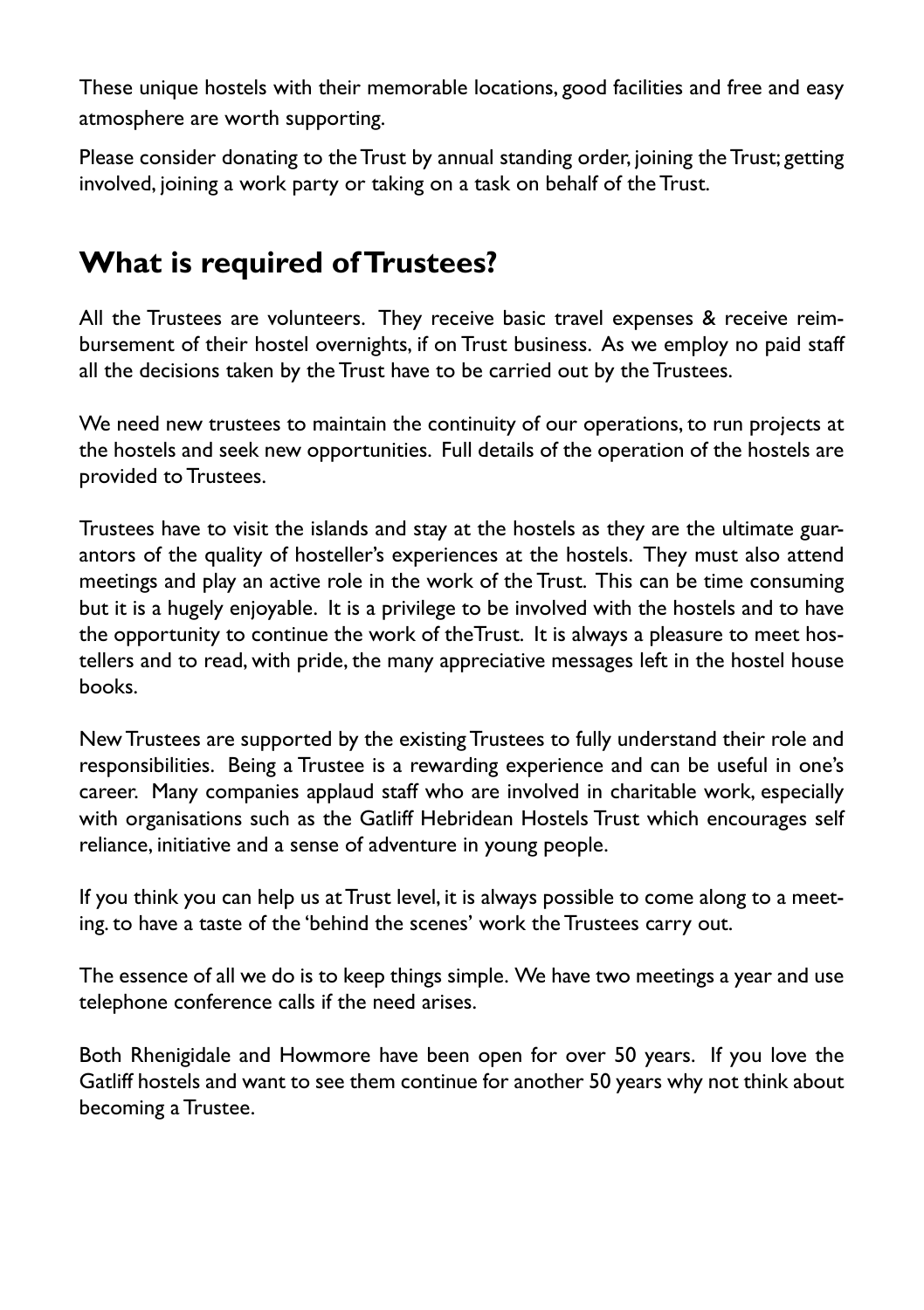#### **Simple Hostels in the Outer Hebrides Run by the Gatliff Hebridean Hostels Trust**



**Reinigeadal** (Rhenigidale) Ise of Harris 12 beds OS sheet no 14 NB 229018

A croft house in a remote village in a seculed bay at the foot of Loch Seaforth. Views over the Minch to Skye and NW Scotland

**Bearnaraigh** (Berneray) Isle of North Uist 20 beds OS sheet no 18 NF 932814

Two thatched cottages on Berneray's eastern beach. Wide views of the Sound of Harris & the hills of South Harris

**Tobha Mor** (Howmore) Isle of South Uist 16 beds OS sheet no 24 NF 757365

A thatched house amidst ruins of a 13th century church site between bog & machair. Views over South Uist's three highest peaks. (Plus a seperate kitchen/common room building & cycle shed.)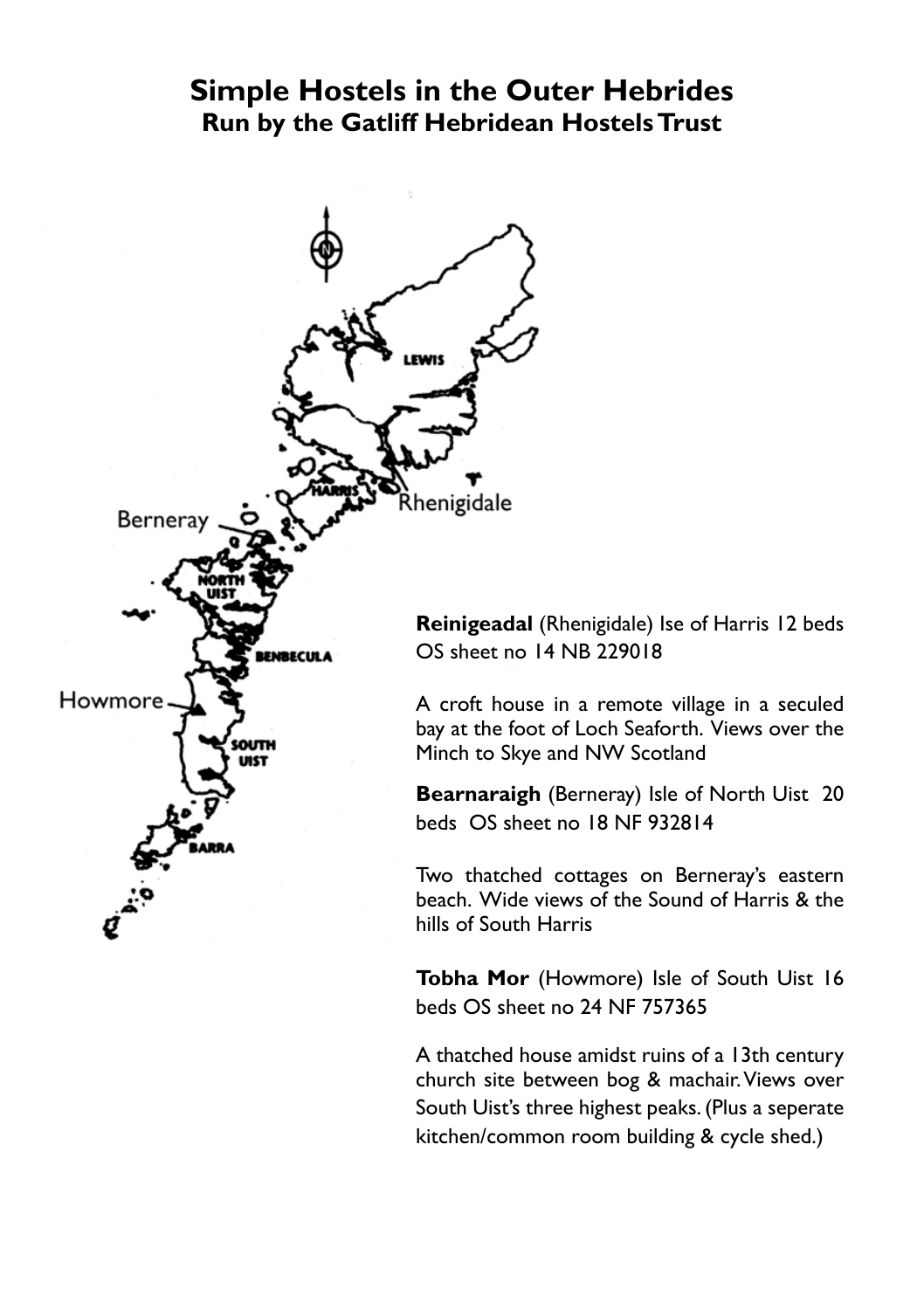

A good day for big thoughts? A view over Benbecula & SouthUist